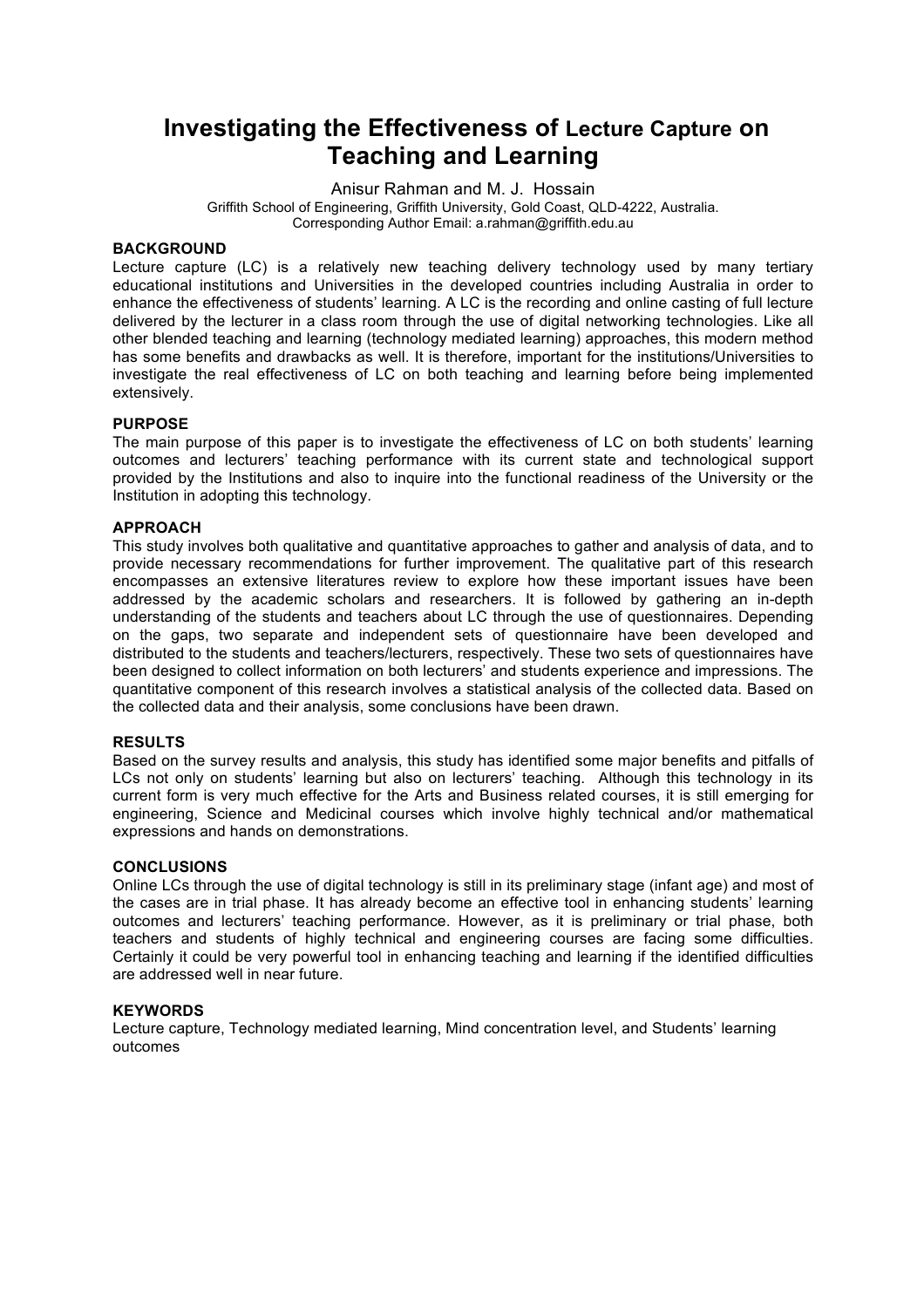# **Introduction**

The way of communication between teacher and student is changing rapidly because of increasingly digitally networked world. Therefore, many resources are now being freely shared online that can be advantageous for teachers and students to develop an understanding for an appropriate and legal use (McIntyre, 2011). Online technologies, which capture and share learning activities, turns teaching into more reflective, iterative, adaptive and collaborative design process to meet educational goals. One of the important and effective tools for online teaching and learning is the LC which is the recording and online casting of full lecture delivered by the lecturer in a class room through the use of digital networking technologies. The use of LCs, as supplemental learning materials, was initially a particular promise for supporting educationally disadvantaged students without examining the impact of this approach fundamentally (Anderson et.al, 2013). Many of the world class Universities have started using LC approach for both on campus and off campus students. It is indeed a good initiative to capture lectures for enhancing the teaching and learning effectiveness. Use of LC technology is becoming more popular amongst on-campus students as well as distance learners. Like all other blended teaching and learning systems, this modern method has some benefits and drawbacks as well. Most tertiary educational institutes and Universities have started to use LCs for all students in all courses before investigating its functional readiness.

In this research, a study is being conducted in investigating and analysing the overall impacts of LC on students' learning outcomes and lecturers' teaching performance. An initial survey is carried out on a small group of students and teachers with LC experience (those who gain direct benefits and/or difficulties from such approach) in order to investigate the functional readiness of this approach for the Engineering courses with highly mathematical and technical contents. This paper also discusses scope of important issues need to look into and some of the important benefits and drawbacks of the method for further improvement purpose.

# **Background**

A LC is the recording and casting online of complete lecture delivered by the teacher in a lecture theatre by using specific software and making that recording available electronically to students. The LCs' video or audio recordings are generally stored digitally by using digital networking technologies on Internet and can download or playing back online. Software synchronizes lecture slides for viewing along with the relevant sections of audio or video recordings of the teacher. These recordings, typically used as a supplement to lecture attendance are used by the majority of students (Davis et al., 2009), primarily in a 'targeted' manner to revisit difficult concepts, make additional notes, or for revision (Williams and Farndon, 2007). Although lecture recordings are known to be a valuable component of blended learning and the use of supplemental audio-only lecture recordings ('podcasts') correlates with statistically significant increases in grades, the quantitative impact of this approach on students' learning remains largely unexplored (Kay, 2012). McKinney et al, (2009) observed that students those who used these materials took more extensive notes. Kiewra, (1985) stated that this was likely to be a central issue given that note taking in lectures was known to increase academic performance. Some authors have speculated that the observed increase in academic performance reflects students' ability to pause recordings at difficult concepts, and/or listen to lectures several times, encouraging more note-taking than in lectures (Bassili and Joordens, 2008). Although few research studies were carried to investigate the effects of LCs on student's learning in a limited learning and teaching environment, so far its impact on engineering education are not investigated thoroughly in the literatures. Therefore, a broader investigation is essential that encompasses not only the impacts on learning, also the impacts on teaching. Particularly, impacts on teaching were neglected although effective teaching materials and delivering these materials through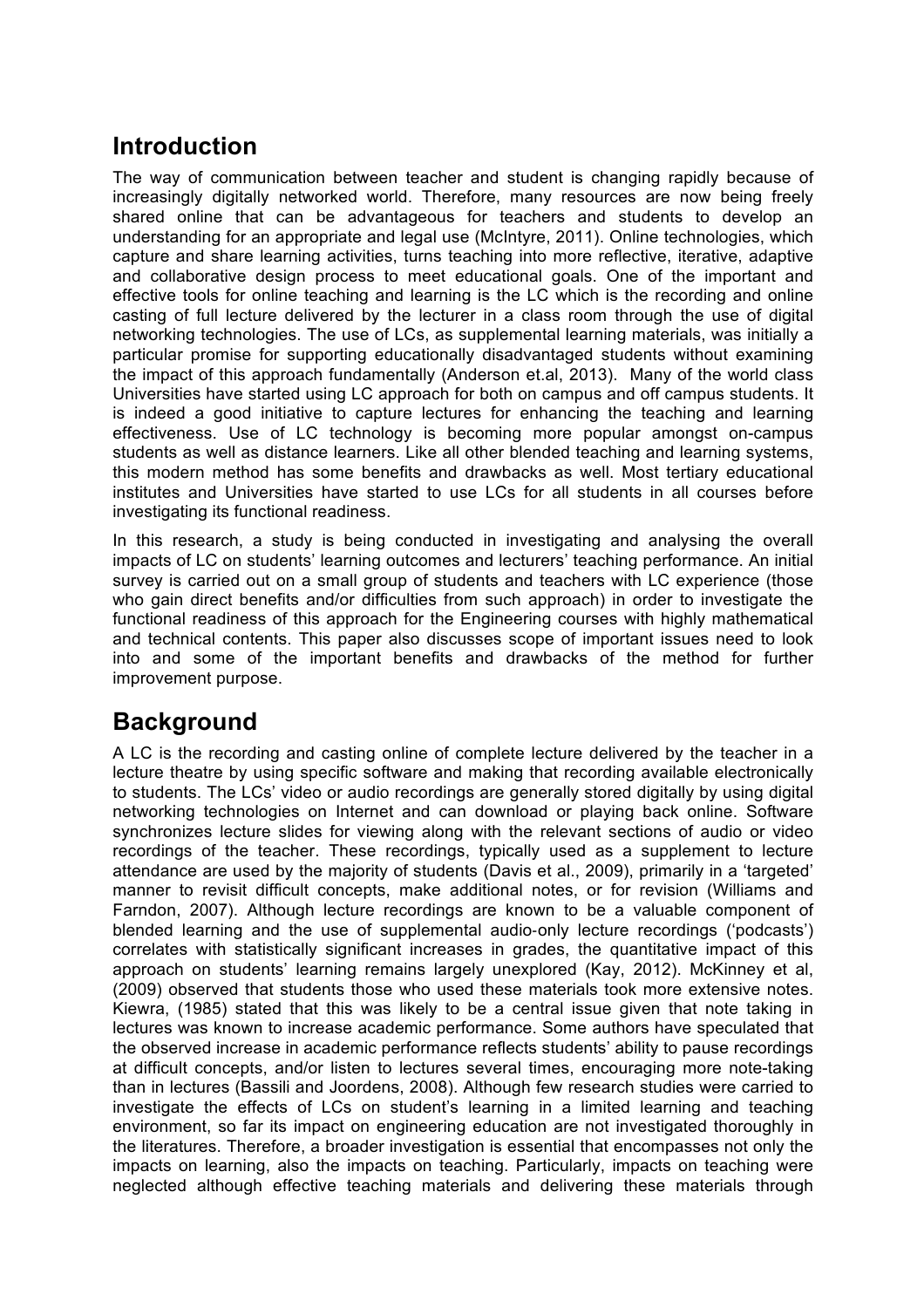lectures play vital roles in learning. Therefore, this study attempts to investigate not only the impacts on learning but also to investigate the impacts on teaching simultaneously.

# **Methodology**

This research adopts both qualitative and quantitative approach to gather and analysis the collected data and provides some recommendations for further improvement. This is because qualitative methods produce information only on the particular cases studied, and any more general conclusions are only propositions while quantitative methods can then be used to seek empirical support for such research hypotheses. The qualitative part in this research encompasses an extensive literature review followed by gathering of an in-depth understanding of the students' and teachers' on LC through the use of questionnaires and collecting data on impacts based on their experiences. The literature review explores how these important issues have been addressed by the academic scholars and researchers. Based on the research gap two separate and independent sets of questionnaire are developed for students and teachers/lecturers. These two sets of questionnaires are prepared to gather both lecturers' and students' experience and impressions. The quantitative component of this research involves a statistical analysis of the collected data. Based on the collected data and their analysis, some conclusions have been drawn. As mentioned earlier two independent separate survey questionnaires have been developed and sent to the respective respondents (students and lecturers with LC experience) to collect their understandings, impressions and experiences on the LC. These collected data are analysed from two different perspectives – one from receivers' (students) perspective and another from deliverers' (lecturers) perspective to draw conclusions based on their combined experiences, impressions and preferences. The following two sections analyse the collected data.

# **Effectiveness of LC on students' learning outcomes**

This part of the survey program were designed for and distributed to a group of On-campus engineering students who have experience with LC tools of blended learning and have been using this for at least two years. Due to the time constraints a small group of students (around 100) were invited to participate in this survey program. It is expected that this number of respondent is fair enough to represent the overall student population in South East Queensland, Australia. However, the result of this survey can vary based on the location and environment.

### **Effects on students' concentration in studies**

This set of survey questionnaire starts with the collection and analysis of information on the students' mind concentration levels (MCL). All the participants have experience with large class environment (more than 150 students in the class). It asked students to provide their mind concentration level in different times in a day with the use of a 10 point scale where score 10 implies maximum concentration level and 1 means a very low concentration level (minimum). Figure 1 represents the average concentration level over clock times between 8 AM to 10 PM (data were collected for a two hours of time interval).

From Figure 1 it is evident that students' MCL is very high early in the morning and it diminishes as the time passes and it is minimum at around 2 PM. Again their MCL start recovering after this time (students MCL curve can be varied for different room environment such as room temperature, humidity and day light condition – this can be a scope for future investigation). Therefore, students' MCL has significant impact on learning. Most of the University level lecture classes are held within a time band of 8 AM to 8 PM. In the class room environment it is not possible for students to be attentive equally all the times. In response to an open ended question, most of the students noted that their concentration during the lecture class is always not the same, it is contingent on the different times of the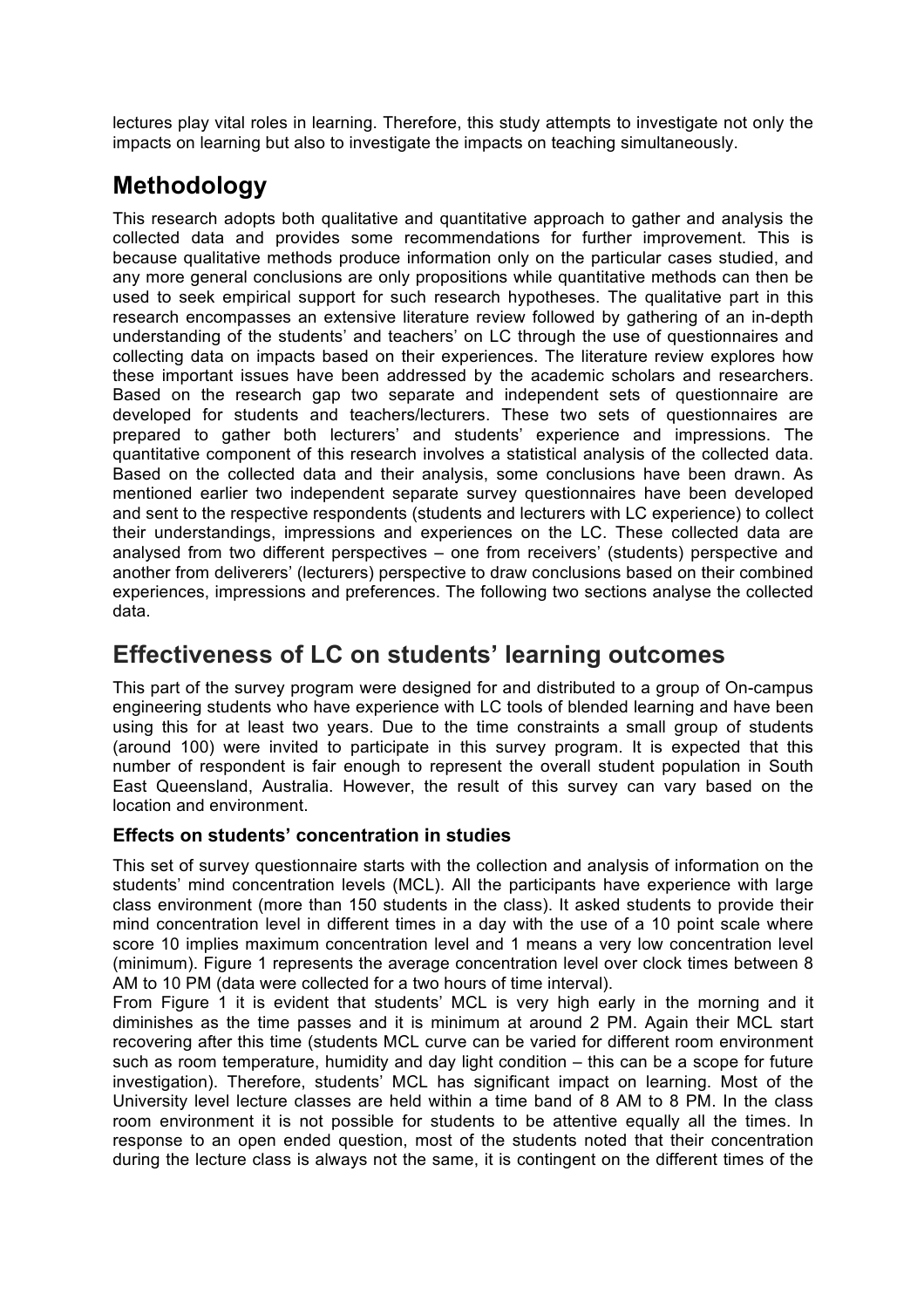day and sometime they can understand partially part of mathematics containing complex problems (Engineering courses).



**Figure 1: Student's mind concentration level over clock time**

Moreover, for complete understanding they depend on additional consultations with the teacher and/ or study more texts. This problem becomes more serious in a large class environment (in a lecture theatre with more than 200 students). It becomes very difficult for many students to concentrate fully. In response to another question, most students (89% of the responded) believe that LC is an effective tool to overcome this situation. It may not be possible for the student to concentrate on physical lecture fully during class. However, through LC option students have opportunity to listen to captured lecture repeatedly during their study time or any suitable time and there is less chance for them to miss important lecture point/materials that significantly reduces their needs for additional consultancy with the lecturer after class, thereby reducing the needs for extra support from their lecturers.

### **Students' use of LC**

In this study a group of students (sample size 100) were asked how frequently they access the LC. Figure 2 exhibits a pattern of students' use of LC throughout a semester consisted of 14 weeks. From Figure 2 it can be seen that during the first three weeks of the semester students' use of the LC is minimum and only less than 50% students use this facility. Students' access to LC during in weeks 5 and 6 prior to submission of assignments and mid semester exams are comparatively high. In weeks 12 to 14 the use of LC is maximum. This is because students need to view the recorded lecture to enrich their knowledge and experience that are necessary to prepare their final assignment and prepare them for the final examination. Therefore, the majority of the respondent believe that it is a very powerful tool to enhance their learning performance.



**Figure 2: Students' use of LC throughout the semester**

**Students' positive experience with LC**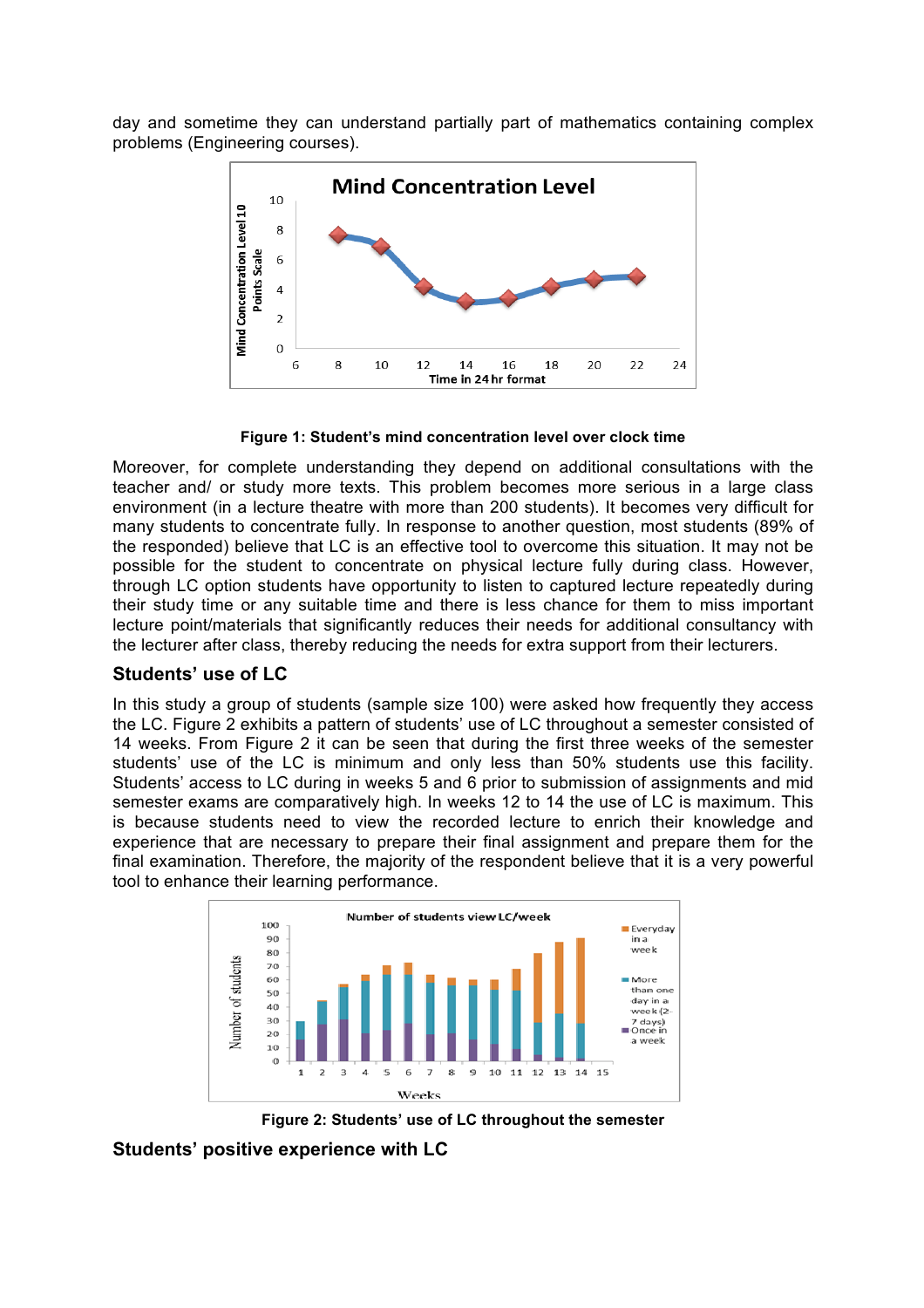The majority of students (92% of the respondent) believe that LC is an effective tool while studying or preparing for the final examination. They feel no stress, no worry if they skip a lecture class due to any reason. If they don't understand any important concept during the lecture, they can still use the LC after class and listen to it again and again until their concepts turn out to be perfect. 98% of the responded students either strongly agreed or agreed that the LC is very helpful to catch up when they missed the direct lecture class (See Figure. 3a).



**Figure 3: a) LC helps to catch up when students missed the class; b) LC helps to prepare for assignments and exams**

As shown in Figure 3b, 83% agrees or strongly agrees that LC helps in preparation of assignment and final exam. Majority stated that it was really challenging for them in back days to prepare for the exams by just reading the lecture notes but since university have introduced this effective learning tool made their life easy. Now they can access to this tool anytime and can prepare well for their final examinations. Many others stated sometime it becomes really difficult to finalize an assignment without the help of LC because in weekly assignments students do not have enough time and wait for the teachers' availability for consultation. Therefore, this tool has a significant impact on students learning. From the survey results nearly 65% of students agreed that it decreases the consultancy times with the teacher. Almost 89% of the students believe that it reduces the problem with note taking in the class room situation and almost 53% students do not feel comfort in after class consultations with lecturers because of shyness or sometimes because of lecturer's negative attitudes.

## **Is LC helping students' to raise their grades?**



In answers to this research question, the data from survey indicated that more than 80% students strongly agree or agree shown in Figure 4.

**Figure 4: LC will help raising student's grade**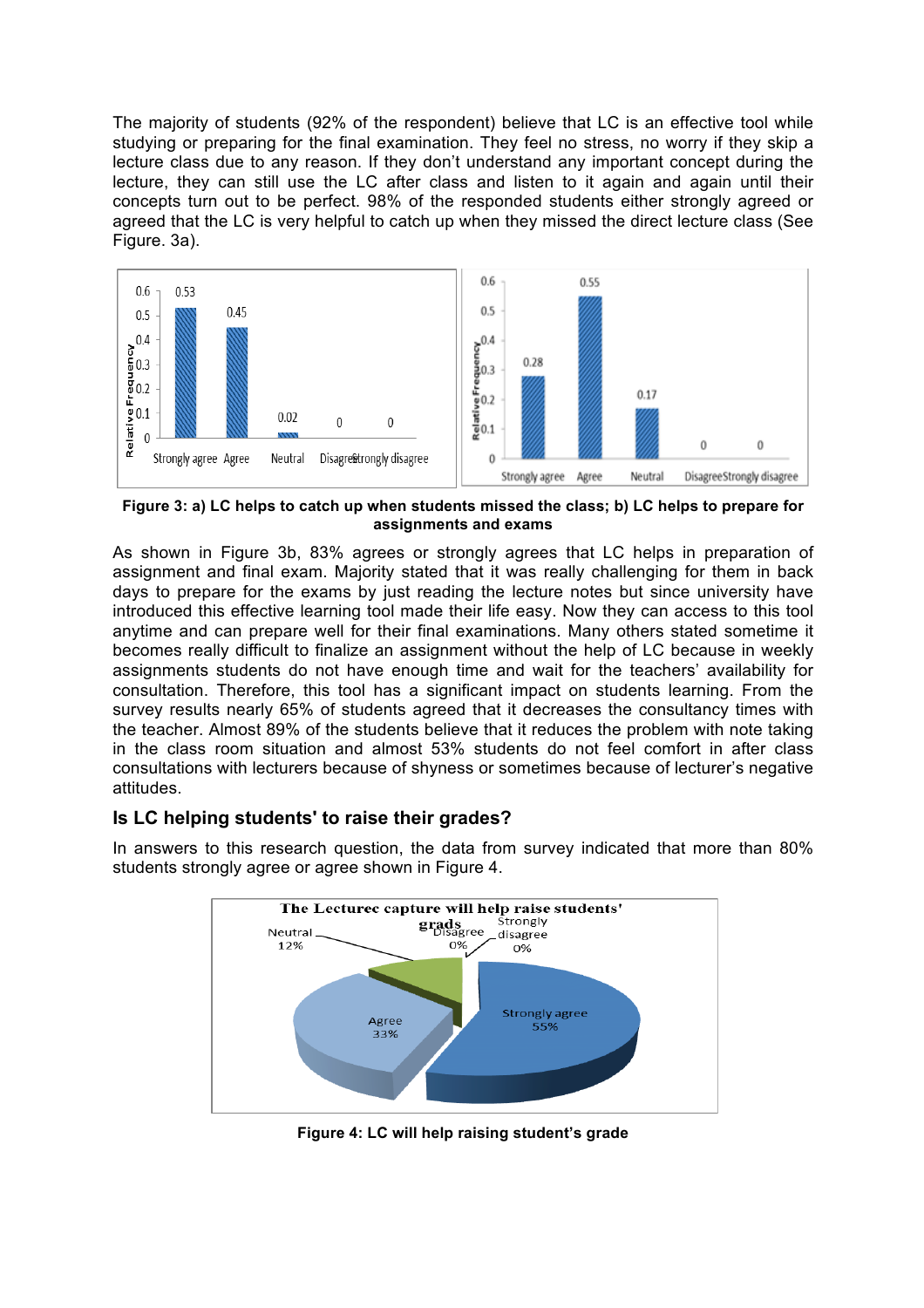About 88% students believe that LC can help to raise their final grades. Students could see many more benefits but the main reason for watching LC was linked to gaining a full understanding of the course material which in turn gives students the possibility of increasing their grades. Another benefit regarding the availability of the LC is that for some students they feel uncomfortable from taking notes during direct class lecture and can concentrate more while watching LC. Most of the students in this survey agreed that having access to the LC as another tool to help them learn the course content more clear, not as a replacement for, or an excuse to skip, the direct lecture. For some student, the LC may have been the difference between passing and failing the course. They found difficult to concentrate in direct classes and stopped attending most of the direct lecture classes.

### **Negative impacts of LC on students' learning**

The initial survey report also reveals that students those who miss direct lecture class (face to face lecture) experience extreme difficulties with most of the engineering courses that involve extensive mathematics or drawing elements which by nature needs the use of whiteboards and technical explanations or hands on experiments (almost 82% student agree with this point). This is because the currently used LC software such as Echo 360, Cisco, Panopto etc can only capture the outcomes of connected computer and do not have option for video recording of the whiteboard whereas most of the engineering courses involve mathematical expressions or drawings, and hands on experiments. Therefore, the lecturers need to use traditional whiteboards to explain the mathematical expression or drawings. So, it becomes problematic for the students those who miss the class and try to follow LC where whiteboard activities remained unseen. This problem becomes more aggravated when teaching involved show and tell type contents and/or physical/laboratory experimentations. Another negative impact of LCs explored from this survey on students learning is that it can lead some students to become lazy/unorganised (laziness). 35% of the respondents believe that it is not good idea to attend class where LCs can be an alternate to the class room. Because students are aware of the LC and they better prefer engaging in more paid work and other activities instead of attending in the class or studying on time. Some students leave their studies for final examination time with the hope that they will be able to cover the study by listening to the captured lectures. It may be possible only for literature based (descriptive type such as Arts, Business related courses) courses but it is not a great idea for engineering or technical courses or even creative science courses as they need to gain clear conceptions through proper guidance from the lectures and hands on experience. This type of student's attitude may lead to a disastrous students' result.

### **Impact of LC on students' grades**

This research has also conducted a survey to verify the impacts of LC (LC) on students' learning outcomes through the analysis of students' grades before and after the implementation of LC.



**Figure 5: Impact of LC on Course Outcomes**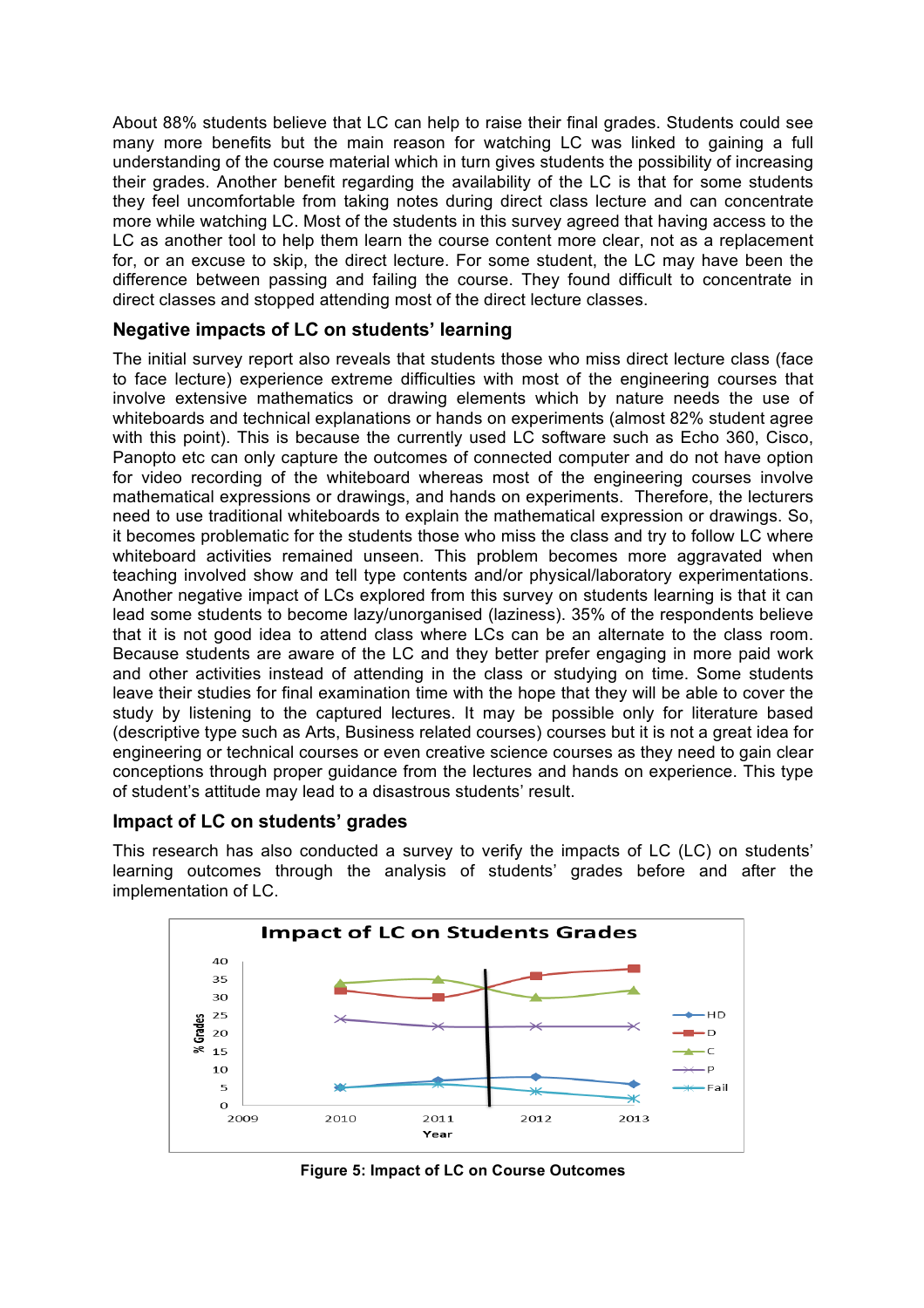For the purpose of this initial preliminary research it only considered and analyzed three courses in engineering discipline which started lecture capturing in 2012. Therefore, this research analyzed students' grades in years 2010 and 2011 (before LC implementation) and grades in years 2012 and 2013 (after LC implementation). Figure 5 exhibits grade distributions over the four selected years. The curves in Figure 5 reveals that the there is a very minor improvement (changes) in student grades in Engineering courses since implementation of LC although some researchers such as Morris (2010) indicated that in general courses (mostly literature based), students grades increased significantly due to the implementation of LCs.

One of the possible reasons could be the infant stage of LC approach where the system itself is facing some technical difficulties in capturing highly technical elements used in most Engineering courses. Another possibility could be the students' overconfidence of the technology use or students' unfamiliarity with the system.

# **Impact of LC on Teaching**

The other important role player in a teaching and learning is the lecturer who is responsible for passing the correct message (information) to the students through lectures, demonstrations and consultations. Like students, lecturers' activity and performance can also be affected by the LC technology. This section investigates the impact of LCs on teaching. This investigation encompasses the understanding and experience of lecturer in LC. To conduct this study, this research interviewed a number of lecturers with at least 2 semester experience with LC facilities. All the interviewees were asked a set of pre-set open ended questions regarding the effectiveness of Lecturer on their teaching performance.

## **General impressions of LC**

The first question was asked to them to express their overall impressions about LC. The majority of the responded agreed that like all other blended learning approaches it had substantial impacts in the development of their teaching. In spite of some initial difficulties (as seen in any new approach), it is very helpful in developing their teaching capability. One of the respondents stated that a LC could be a very effective tool for a lecturer to improve his/her teaching performance. Similar to the students the lectures have also opportunity to listen to their own captured lecture. By doing so, the lecturers can identify the strength and weakness of their lecture. This opportunity can help teachers to identify the strength and weakness of their lecture. With the knowledge acquired from this approach, teacher can easily take action to avoid repeating the similar mistakes or can put some extra hard work to minimize the issues recognized for the further improvement. This way one gets opportunity to strengthen his/her lecturing skills.

## **Reduces the needs of additional consultancy**

The majority of the lecturers agreed that one of the benefits of LC was significant reduction of student consultations. In traditional non-lecture captured situation, it is very common that most students need special consultations with the lecturer as, sometimes it becomes hard for them to concentrate in the class, or they miss the lecture class because of valid reasons. Situation becomes even worse for some students those who are shy or introvert by nature. Whereas a course with LCs option, students can listen to the records together with the slides repeatedly whenever they face difficulties in understanding the lecture materials. Therefore, this helps students to reduce meeting time with the lecturer. As a result the lecturer gets more times to concentrate on other issues such as research and administration.

## **Difficulties in using LC**

While lecturers were asked to comment on some of the drawbacks of LCs, 90% of the lecturers pointed out that the LC with its current format is not sufficient enough for the Engineering courses that include high contents of technical, experimental, and mathematical materials. LC software (e.g. Echo360) only captures modules that can be attained by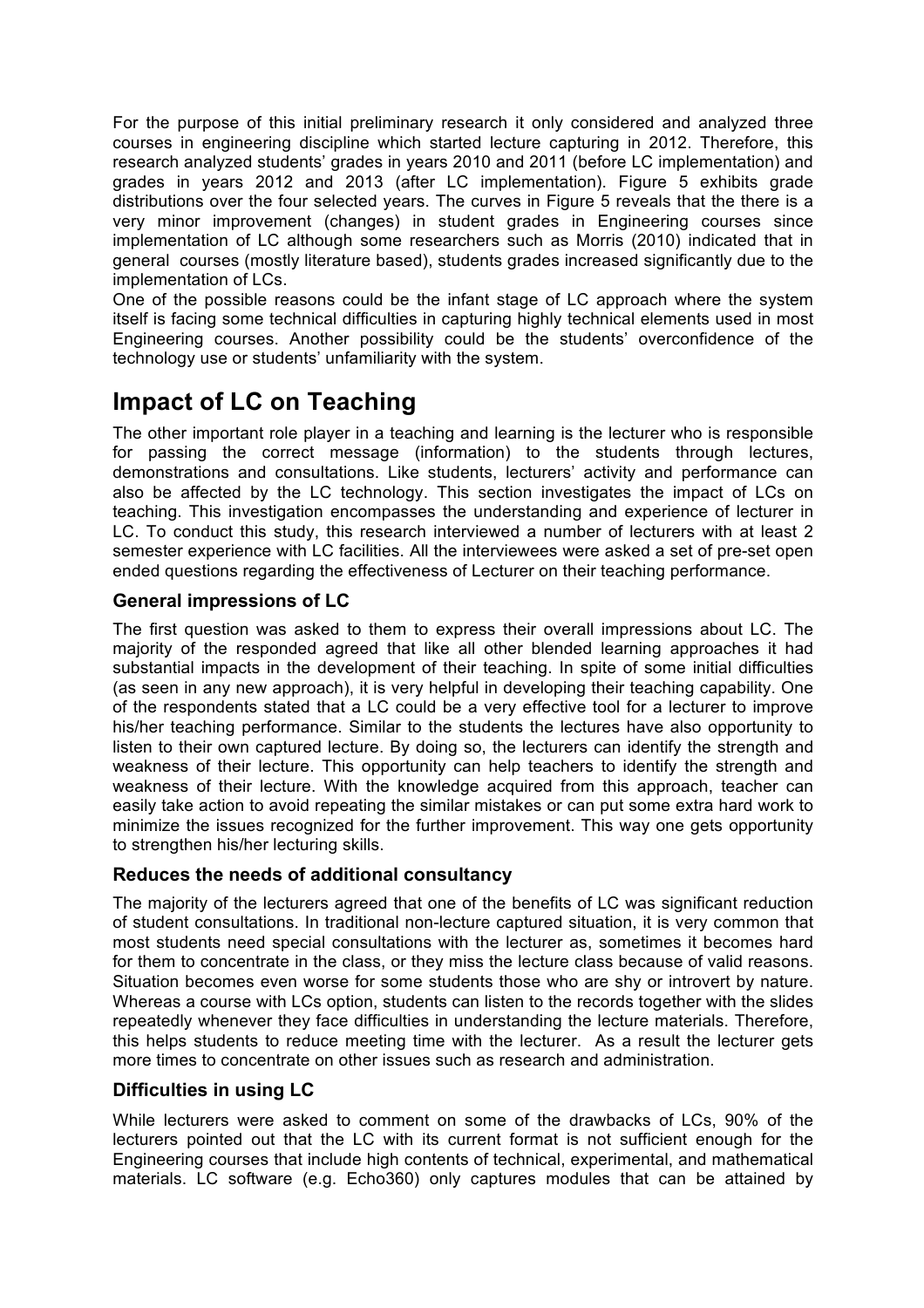computer such as lecture slides, audio recording and visualiser recording. The current system is unable to record video of the lecture room presentations, for example direct video of the activities on white board or presenters' performance including direct contact with students, lecturers' body language. These are essential for effective delivery of lectures on engineering courses. Lecturing such courses, the lectures need to explain the course materials through the use of high level of mathematics, sketches and drawings etc. For this purpose the lecturer needs to use the white/black boards. While doing so it is important for the lecturer to maintain a strong interaction with the students through the use of effective eye contact and body language to keep the student attentive and to develop the students' interest in the subject matter. Although lectures can use the advanced visualisers connected to the computer, but for such courses with significant amount of mathematical works or drawings, it becomes really inconvenient for the lecturer to explain the materials which he can do it comfortably using white board and/or with physical appearance. A lecture can be more effective with the physical expressions and body language of the lecturer.

Majority of the interviewed lecturers stated that they experienced significant impacts of LC option on class attendance. Due to the learners accessibility to the entire LC, many students become self-assured that they can acquire all required knowledge from LC. This type of student psychology might discourage them to attend the actual lecture class. Some of the responded have already started experiencing a lower class attendance. Due to the less number of student attendance, the lecturers are becoming psychologically depressant and the lecturers may lose their interest in performing better. This may lead to poor teaching performance in future. Almost all the respondents agree that most of the lecturer do not have sufficient and appropriate training in use of such a sophisticated technology. As a result, the lecturers are often facing difficulties in using the technology and spending a significant amount of time in solving instant problems.

## **Challenges and Recommendations**

Online LCs through the use of digital technology is only in its preliminary stage (infant age) and most of the cases are in trial phase. At its preliminary or trial phase both teachers and students are facing some difficulties as discussed above. No doubt it could be very powerful tools in teaching and learning if these major difficulties are carefully addressed in future. However, it is an open debate how these major difficulties can be addressed with the available resources. That is a significant challenge for the Universities and the tertiary institutes. This section provides some of the potential points in solving those problems.

*Improvement of LC environment*: One of the major shortcomings of the currently used LC is that it only can capture the Audio-Visio parts that reflect the computer outcomes only. It cannot capture the lecturers' physical appearance as well as their body languages, eye contacts and their classroom activities including mathematical/technical activities which needs to perform on the class room boards. It is a challenge for the lecturer/teacher to handle these shortcomings and use it efficiently. An extensive training for the lecturer/teacher is required in using technology such as proper use of visualisers, tablets, video editing etc. Before being implemented fully, there is a great need for improvement of the technology itself that would not only be capable of capturing the computer outcomes but also be capable of capturing the whole classroom environment.

*Motivation*: By nature, for most people it is hard to adopt a new system when they are very much familiar and comfortable with an existing system. Therefore, both lecturers and students must be motivated for getting desired outcomes and this can be carried out through organizing frequent training, workshop, symposiums and both lecturer and students are encouraged to participate in such programs.

*Teachers to be innovative*: Teachers have to rethink the nature of the profession, seeing teachers as reflective practitioners, action researchers and collaborative innovators–a learning profession in a learning system. Teaching is not just an art or a science; it is, or it should be, more like a design science – experimental, innovative, collaborative, iterative and creative (Cobb et al., 2003).